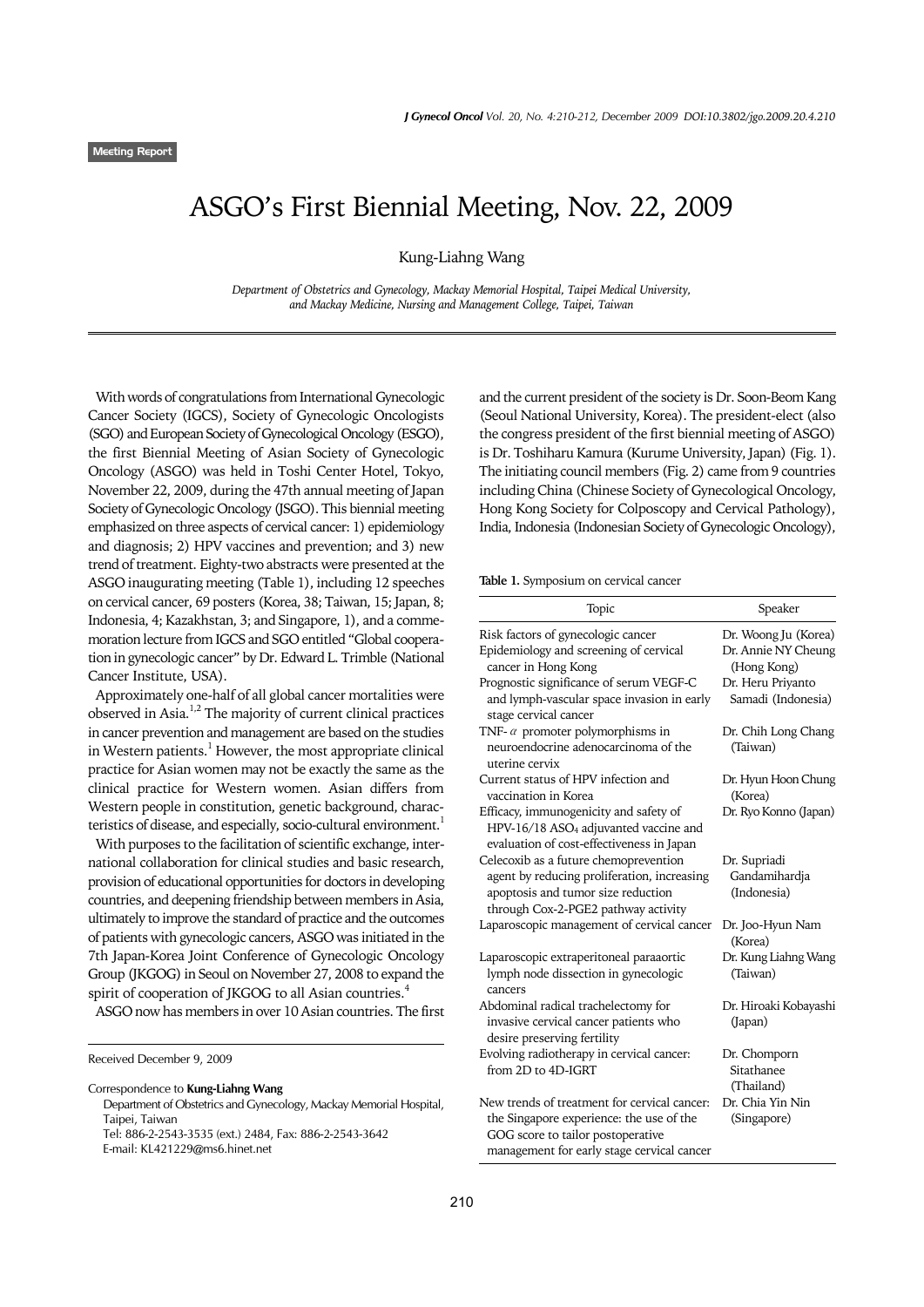## *ASGO's First Biennial Meeting, Nov. 22, 2009*



**Fig. 1.** Photo of Dr. Soon-Beom Kang, the first and the current president of the society, from the 1st Biennial Meeting of ASGO, held in Tokyo on November 22, 2009.



**Fig. 2.** Photo from the 2nd council meeting of the ASGO, held in Tokyo on November 21, 2009.

Japan (Japan Society of Gynecologic Oncology), Korea (Korean Society of Gynecologic Oncology and Colposcopy), Philippine (Society of Gynecologic Oncologists of the Philippines), Singapore (Society for Colposcopy & Cervical Pathology of Singapore), Thailand (Thai Gynecologic Cancer Society), and Taiwan (Taiwan Association of Gynecologic Oncologists).

The second biennial meeting of ASGO will be held in November, 2011 in Seoul, Korea. With thanks to the effort of Japanese and Korean doctors in establishing ASGO, gynecologic oncologists in other Asian countries will follow these